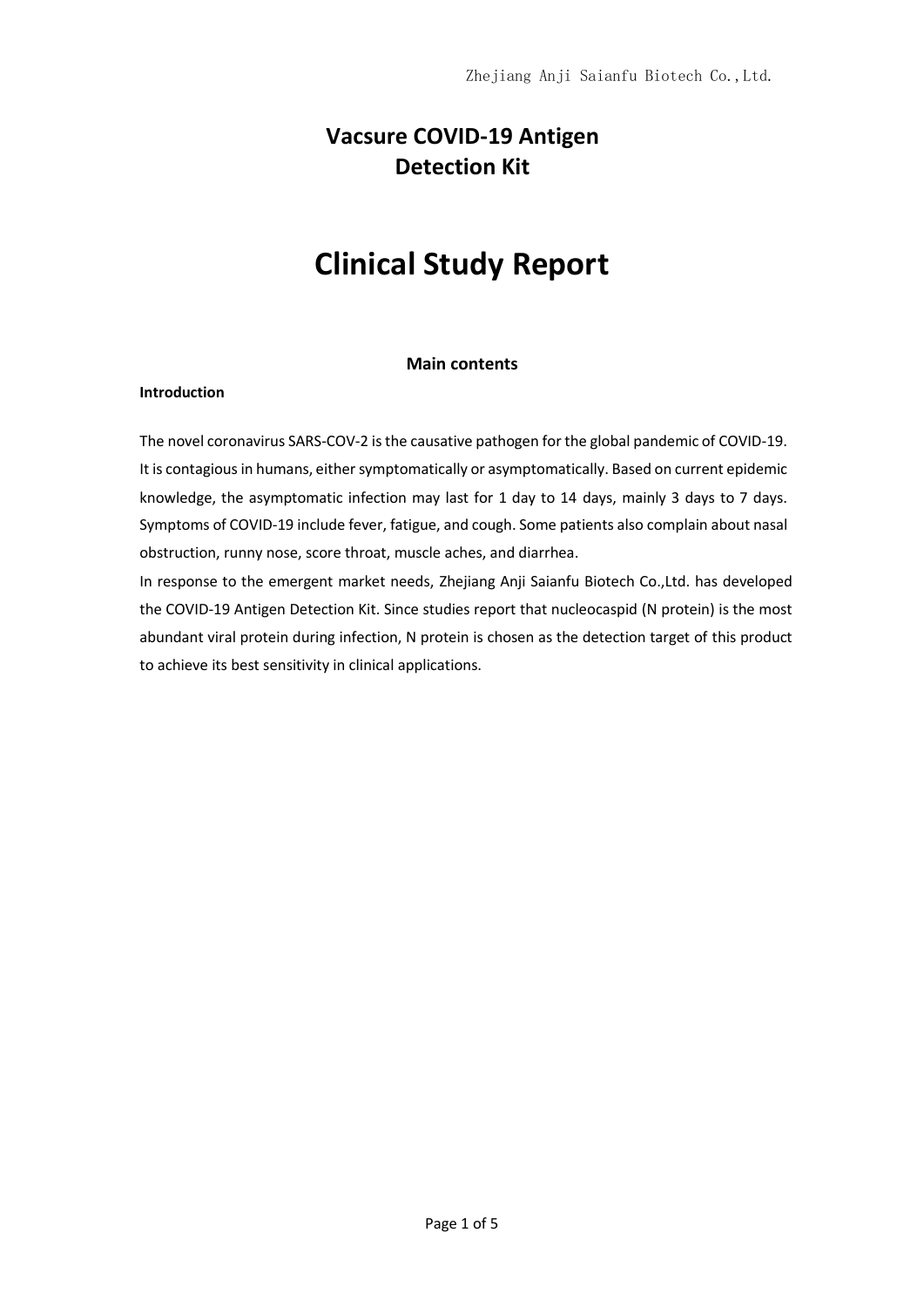# **Results and analysis**

Sample collection, storage, and transportation.

Clinical samples are collected from COVID-19 suspects, and kept frozen at -15°C~-25°C until used.

The "gold standard" reagent

Nucleic acid testing is currently the "gold standard" for COVID-19 diagnosis. A NMPA approved nucleic acid test reagent, namely the Novel Coronavirus (SARS-COV-2) Real Time Multiplex RT-PCR Kit. It targets the ORF1ab gene, N gene, and E gene of the SARS-COV-2, and is used as an auxiliary diagnosis and emergency reserve reagent forCOVID-19.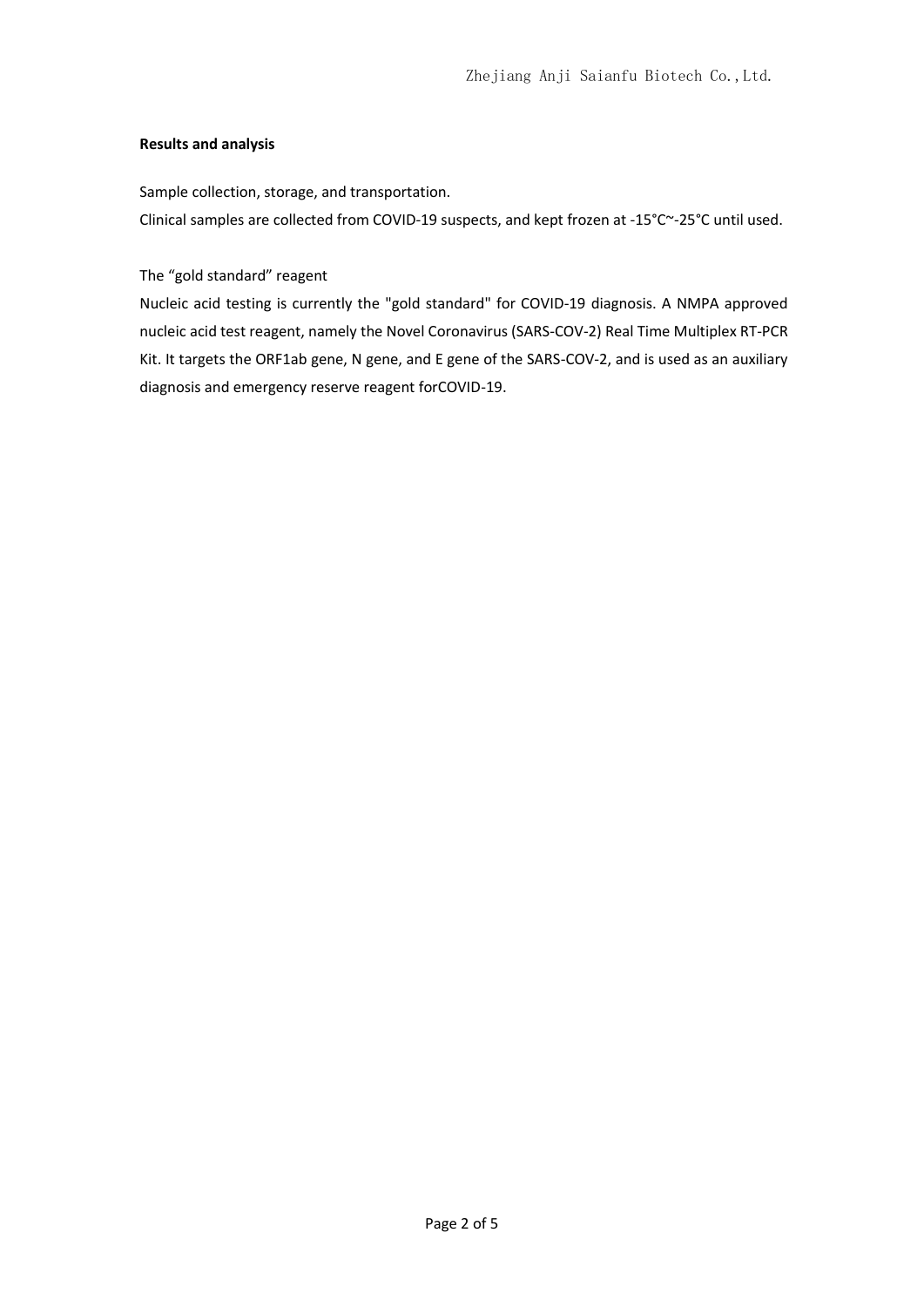| Test reagent       | COVID-19 Antigen Detection Kit          |         |                                      |  |
|--------------------|-----------------------------------------|---------|--------------------------------------|--|
| Specification      | 20 Tests/Box                            | Lot No. | 202008001                            |  |
| Period of Validity | 2 year                                  | Storage | $2^{\circ}$ C $\sim$ 30 $^{\circ}$ C |  |
| Manufacturer       | Zhejiang Anji Saianfu Biotech Co., Ltd. |         |                                      |  |

Information of test reagent and the "gold standard" reagent.

| Gold Standard      | Novel Coronavirus (SARS-COV-2) Real Time Multiplex RT-PCR Kit |          |                               |
|--------------------|---------------------------------------------------------------|----------|-------------------------------|
| reagent            |                                                               |          |                               |
| Approval Number    | NMPA NO:20203400057                                           |          |                               |
| Specification      | 50 Tests/Box                                                  |          |                               |
| Period of Validity | Six months                                                    | Storage: | Store at $-20\pm5^{\circ}$ C, |
|                    |                                                               |          | keep away from light          |
| Manufacturer       | Shanghai ZJ Bio-Tech Co., Ltd.                                |          |                               |

# Quality control methods

The clinical trial is strictly implemented in accordance with the corresponding instruction manual.

Statistical analysis method of clinical trial data

|              |          | Gold standard reagent |          |                 |
|--------------|----------|-----------------------|----------|-----------------|
|              |          | Positive              | Negative | Total           |
| Test reagent | Positive | a                     | b        | $a + b$         |
|              | Negative | c                     |          | $c + d$         |
| Total        |          | $a + c$               | $b + d$  | $a + b + c + d$ |

Clinical sensitivity (%) =  $[a / (a + c)] \times 100\%$ 

Clinical specificity (%) =  $[d / (b + d)] \times 100\%$ 

Total agreement rate (%) =  $[(a + d) / (a + b + c + d)] \times 100\%$ 

# **Clinical trial results and analysis**

#### **Sample characterization**

These samples are taken from 391 suspected patients, of which 211 are female, and 180 are male. Their ages range from 17 to 88 years old, and are 47 years old on average. Cough (61%) and fever (39%) are the most common complained symptoms. Their sampling time is between Day 1 to Day 6 post onset, mainly on Day 2(32.0%).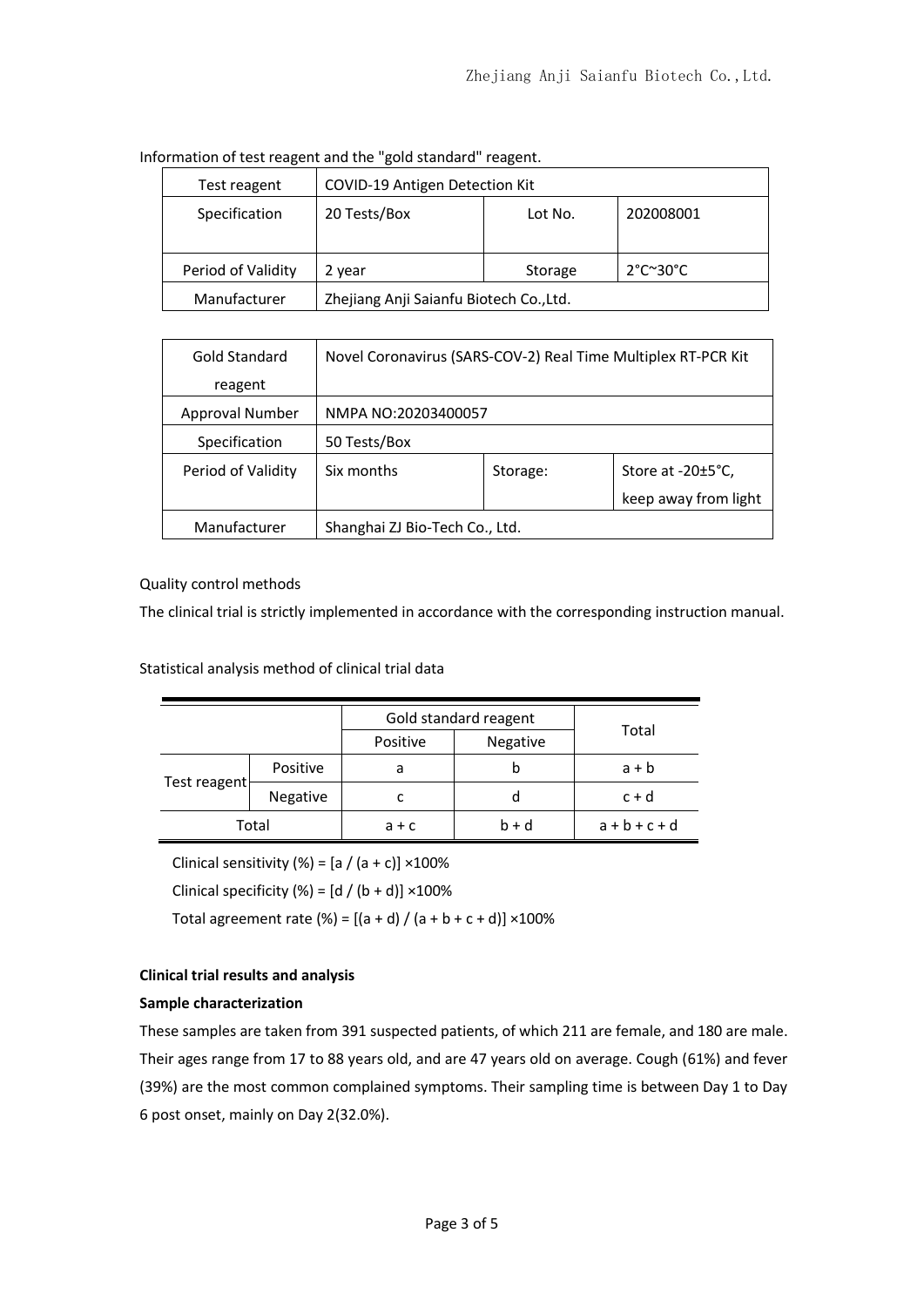### **Result analysis**

#### **Product performance in different sample types**

In 391 Nasopharyngeal specimens, the PCR test reagent finds out 161 positive results, of which 161 samples are reported positive by both reagents. Testing results are presented in table below.

| <b>Anterior Nasal</b> |          | <b>PCR</b> |          |       |
|-----------------------|----------|------------|----------|-------|
|                       |          | Positive   | Negative | Total |
| Test                  | Positive | 157        |          | 159   |
| reagent               | Negative |            | 228      | 232   |
| Total                 |          | 161        | 230      | 391   |

Clinical sensitivity (%) = [157/ (157 + 4)] ×100% = 97.52 %, 95% CI 93.79% to 99.03% Clinical specificity (%) =  $[228 / (2 + 228)] \times 100\% = 99.13\%$ , 95% CI 98.89% to 99.76% Accuracy (%) =  $[(157 + 228) / (157 + 4 + 2 + 228)] \times 100\% = 98.47\%$ , 95% CI 96.69% to 99.29%

In 391 Oropharyngeal specimens, the PCR test reagent finds out 161 positive results, of which 161 samples are reported positive by both reagents. Testing results are presented in table below.

| Oropharyngeal |          | <b>PCR</b><br>Positive | Negative | Total |
|---------------|----------|------------------------|----------|-------|
| Test          | Positive | 157                    |          | 159   |
| reagent       | Negative | 4                      | 228      | 232   |
| Total         |          | 161                    | 230      | 391   |

Clinical sensitivity (%) =  $[157/(157 + 4)] \times 100\% = 97.52$  %, 95% CI 93.79% to 99.03% Clinical specificity (%) =  $[228 / (2 + 228)] \times 100\% = 99.13\%$ , 95% CI 98.89% to 99.76% Accuracy (%) =  $[(157 + 228) / (157 + 4 + 2 + 228)] \times 100\% = 98.47\%$ , 95% CI 96.69% to 99.29%